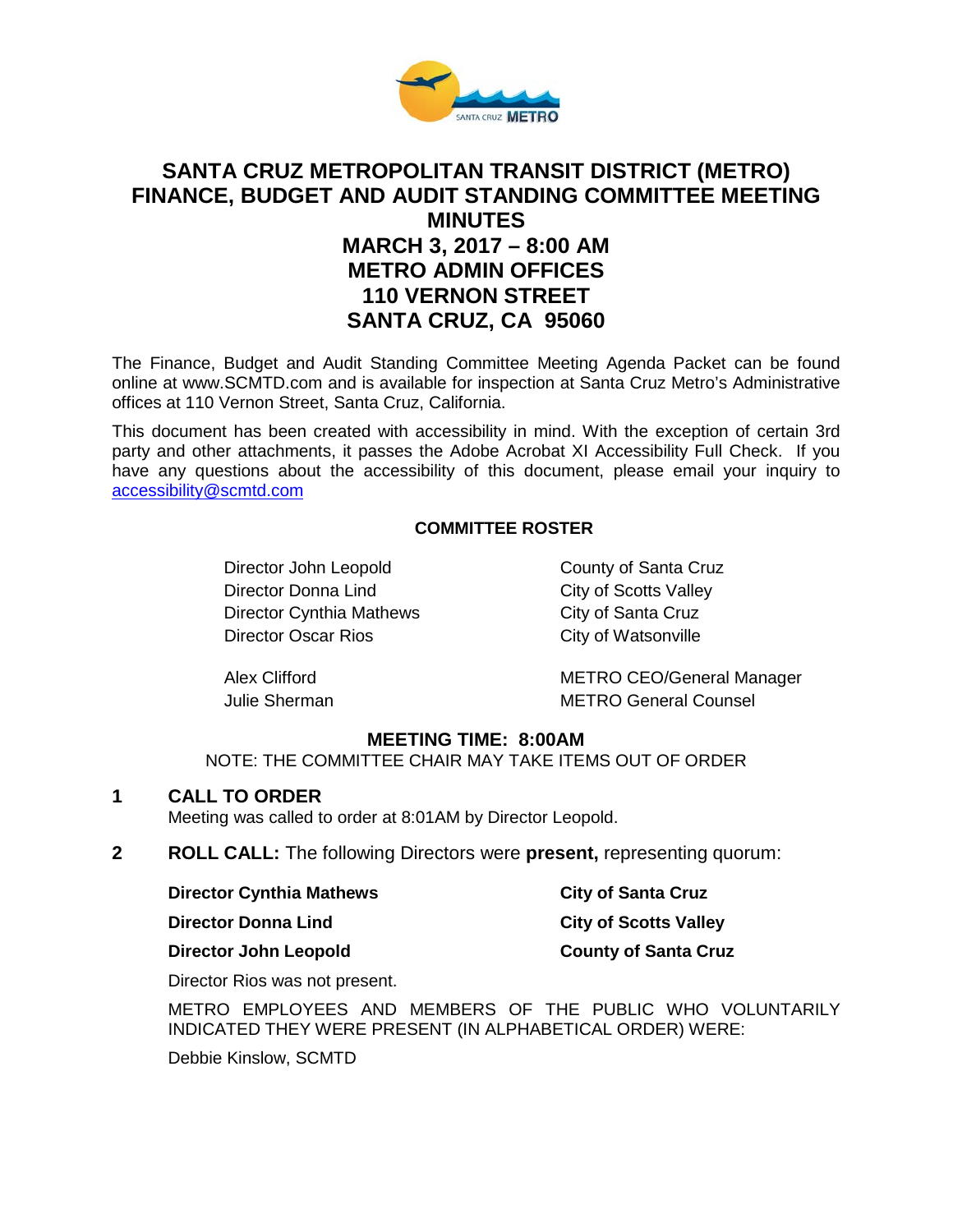Finance, Budget & Audit Standing Committee Agenda March 3, 2017 Page 2 of 5

# **3 ELECT COMMITTEE CHAIR**

Director Leopold was elected as Committee Chair

### **MOTION: ELECT DIRECTOR LEOPOLD AS COMMITTEE CHAIR.**

### **MOTION: DIRECTOR MATHEWS SECOND: DIRECTOR LIND**

**MOTION CARRIED UNANIMOUSLY.** 

# **4 COMMUNICATIONS TO THE FINANCE, BUDGET & AUDIT STANDING COMMITTEE**

Having none, Committee Chair Leopold moved to the next agenda item.

# **5 ADDITIONS OR DELETIONS FROM AGENDA / ADDITIONAL DOCUMENTATION TO SUPPORT EXISTING AGENDA ITEMS**

Mr. Eduardo Montesino, representing the bus and Paratransit operators, asked if there is any supporting documentation.

Committee Chair Leopold responded standards will be established today, as this is the first meeting for this particular committee.

CEO Clifford added this committee is part of a new process, addressing the budget earlier than in the past. The team has worked hard all week to provide the working documents being provided today; extra copies are available at the back of the room. METRO has a standing policy that materials are not distributed to the public prior to being provided to the board members.

For the benefit of the new board members, Committee Chair Leopold provided the background of the committee, noting the intent is to conduct a deeper dive into the budget to have a stronger understanding before presentation to the full board. Two other standing committees were developed at the same time: Personnel/HR and Capital Projects.

# **6 DISCUSSION AND REVIEW OF UPCOMING BUDGET PROCESS:**

- **A. Assumptions for FY18 & FY19 Operating Budget**
- **B. Assumptions for FY18 Capital Budget**

# **C. Assumptions for the FIVE-YEAR Operating PLAN Summary**

### **D. Discussion of Measure D assumptions and uses**

Ms. Angela Aitken, Finance Manager, distributed page 1 (entitled, "DRAFT 03- 03-17, Santa Cruz Metropolitan Transit District) and explained the data presented represented the budget as it stands today (3/3/17) and the new process. This is the March budget to be brought forward for TDA purposes only.

Director Mathews expressed her appreciation for the forward looking view and suggested adding "5 Year Projection" to the title. She also suggested adding graphics.

Ms. Aitken replied that she would include the 5 year budget, staff report and presentation with graphics in the future.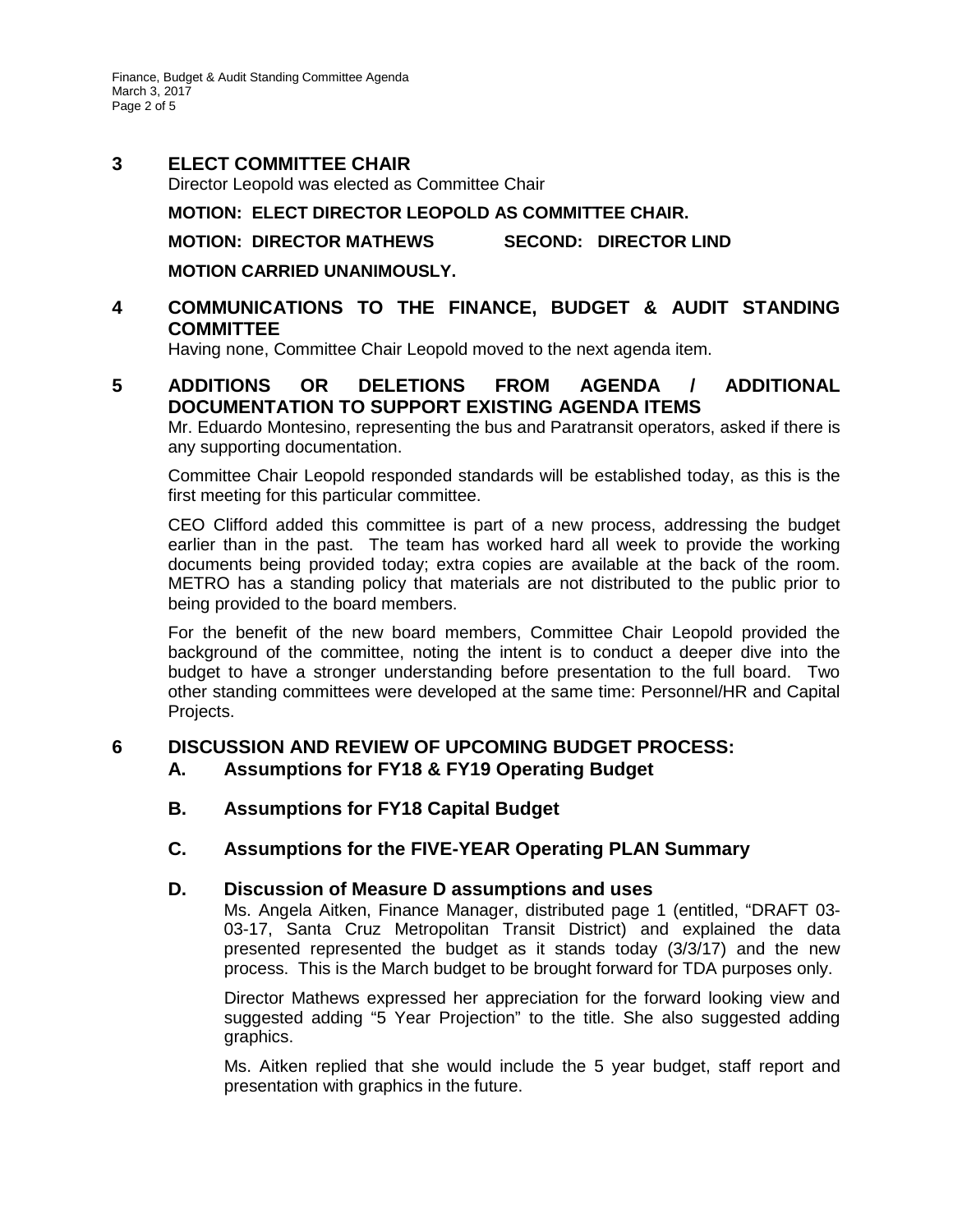Passenger revenue: The Committee discussed the impact that lower fuel prices, Uber and Lyft have had on the downward trends in passenger revenue locally and nationally.

1979 Gross Sales Tax (1/2 cent): Ms. Aitken explained the process METRO undertakes to reach the 2.5% projection.

TDA 2.5% is projected. This projection may be adjusted after we receive new information from RTC after its 3/9/17 budget meeting. This allocation is governed by State law, as METRO is the significant transportation agency within Santa Cruz County.

Federal Op Assistance: METRO applies annually for these funds, which means they are subject to change. CEO Clifford added that the 5307 Federal assistance program is a bit more secure through 2021, due to the implementation of the FastACT with 2% growth year over year; however, as it is a formula based program, it too is subject to change at any time.

STA (Operating and Capital funds): Two years ago, the Board approved METRO reallocating STA funds back into the Capital Budget to provide for Capital improvements over a five-year period of time. In FY18 we will move 2/5 of the STA Capital funds to the Capital budget.

STIC: In 2022, 100% of these funds will be allocated to the capital budget. Assistant Finance Manager, Debbie Kinslow added that these funds are performance based, similar to the 5307 program and there are 12 qualifying factors; e.g., ridership, revenue, etc. CEO Clifford added that as more agencies qualify for the program, there remains less money per agency and buses are expensive; i.e., between \$500K and \$1M each.

Fuel Tax Credit: These Federal funds are transferred out of the operating budget. The funds are transferred to capital reserves until the Board approves spending under the Capital budget.

#### Document 1A entitled, SCMTD FY17 Preliminary Schedule of Reserve Account Balances – Unaudited as of 3/3/17:

Finance Manager Aitken summarized the five year plan deficit and surplus projections. Committee discussion regarding the various reserve "buckets" and the state of each. For example, the Workers Comp and the Liability Insurance Reserve Funds are not fully funded at this time. It would take \$3M to fully fund our reserves. Ms. Kinslow added that METRO is self-insured for Workers Comp and Liability.

CEO Clifford noted the importance of a 5 year plan. Even with the projected Measure D funds, METRO will begin investigating a fare restructuring January 1, 2018 that could yield up to \$1M to begin the attack the deficit projected for FY19. The current projection indicates a return to the structural deficit comprehensive operational analysis exercise in FY21 and FY22 as the Operating Reserve will be exhausted in FY20. The largest financial relief could come from the passing of AB1/SB1, which has the potential to provide \$2M - \$2.5M. A decision is anticipated near the April 6, 2017 deadline.

Operating Reserve is used to match grants. For example, \$550K were used this year to purchase five buses.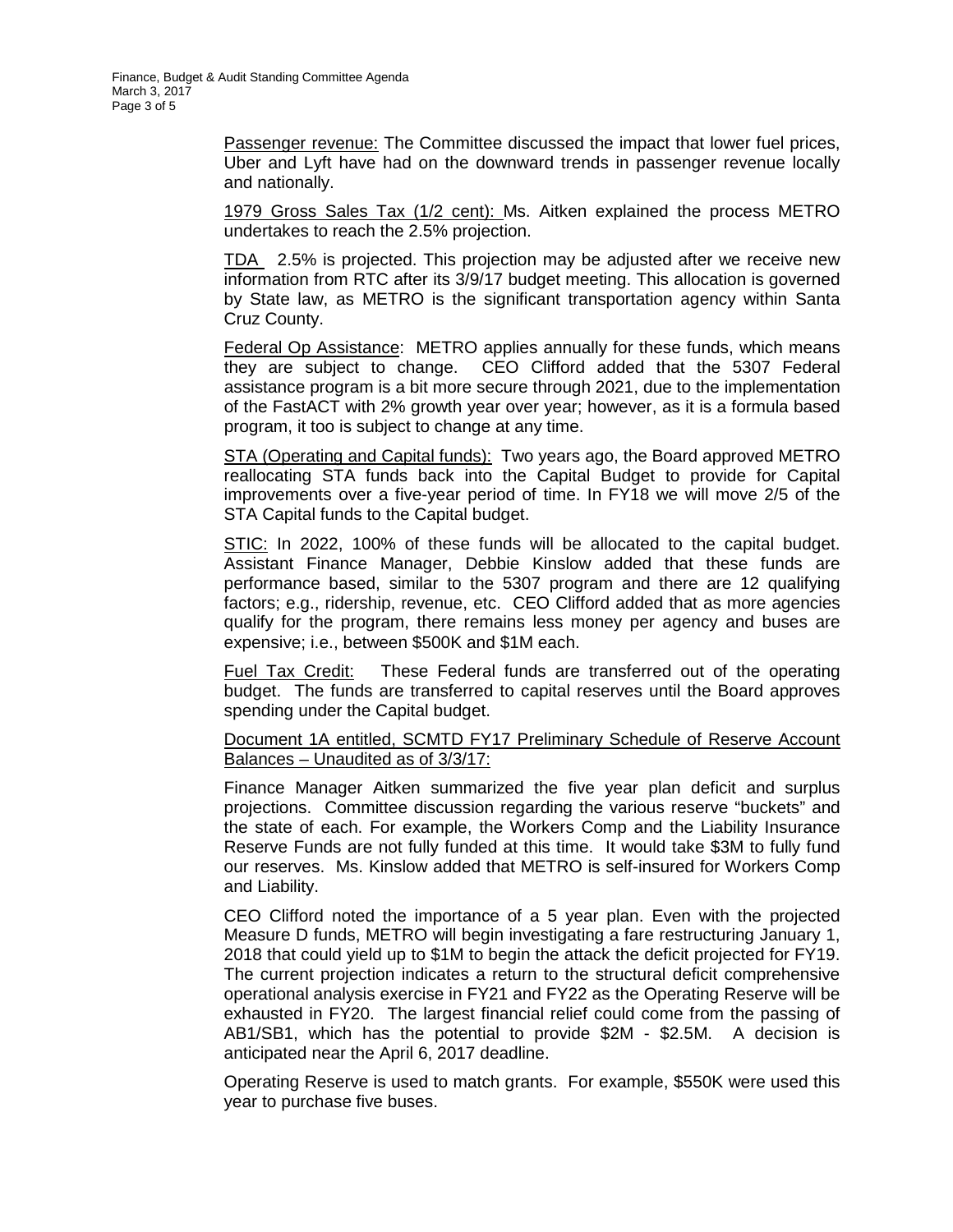Documents 2A and 2B, entitled SCMTD FY18 & FY19 Operating Budget Revenue Sources and Budget Assumptions, respectively. The consensus from this meeting will be will be presented to the Board in May.

Ms. Aitken provided commentary to the documents, noting that the Measure D funds reflected in FY19 are "net funds". That is, RTC pays the administrative costs.

The Committee discussed the various percentages used by local agencies, cities and counties and concurred with Ms. Aitken's budget assumption of 2.5%.

Documents 3A and 3B, entitled SCMTD Consolidated Expenses and Budget Assumptions, respectively

Ms. Aitken provided commentary to the documents.

Mr. Montesino clarified the SEIU contract was up for renewal in FY17. Ms. Aitken concurred, adding that step and longevity increases are included in the projection.

Mr. Montesino asked if management is anticipating a wage increase. CEO Clifford responded that the Board would address this after the Class and Comp study is complete.

Document 4, entitled Unfunded Capital Projects: CEO Clifford stressed the importance of maintaining a State of Good Repair (SOGR), which is defined as replacing, mid-lifing and maintaining vehicles on schedule. Any deviations result in being out of a SOGR. METRO needs \$200M+ to achieve a SOGR over the next 10 years. This \$200M+ includes the 60 buses we need to replace now and other infrastructure. He cited the power outages and generator faults during the last storm. The buses remain METRO's highest priority. We require a minimum of 80 buses to meet daily pullout.

Committee Chair Leopold noted that the Board made a decision six years ago to defer capital funds to keep service on the street. Monies were allocated from Capital to Operating expenses.

Mr. Montesino said the Senior and Paratransit community needs more service; specifically on weekend and late night.

Committee Chair Leopold suggested we begin laying the groundwork for a future transit measure given the success self-help counties have had with initial measures. (Measure D received 2/3 approval.) Are there things we can do to show the public the benefits of passing Measure D? We need to begin building support.

Ideas were discussed to generate public support; e.g., signs advertising new buses and Paratransit vehicles "brought to you be Measure D", etc.

Ms. Aitken said Measure D provides operating budget stability. If left in the Operating budget, it supports service on the street and allows fund transfers from STA and STIC.

**ACTION: MOTION TO CONCUR WITH THE ASSUMPTIONS PRESENTED. COMMITTEE MEMBERS TO SHARE THIS INFORMATION TO THEIR RESPECTIVE AGENCIES AND INQUIRE FURTHER REGARDING SALES TAX PROJECTIONS. NEXT MEETING DATE WILL BE SET AFTER THE APRIL 24, 2017 BOARD MEETING.** 

**MOTION: Director Leopold SECOND: Director Lind**